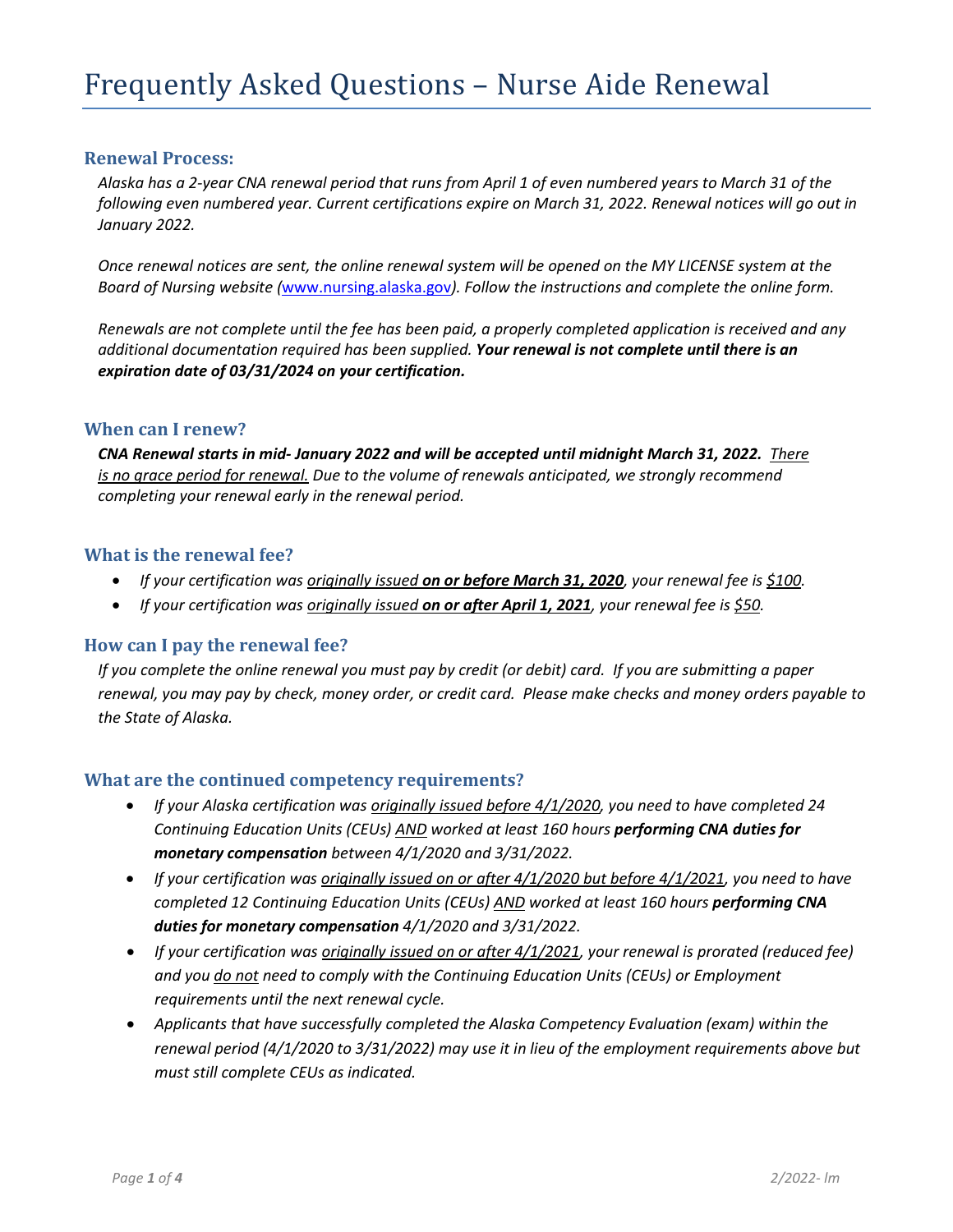*To find your original certification date (and certification number), visit our online professional License search page:* [www.commerce.alaska.gov/cbp/Main/Search/Professional](http://www.commerce.alaska.gov/cbp/Main/Search/Professional) *(choose "Nurse Aides" as the program, enter your Last Name, and click SEARCH)*

## **Online Renewal Process:**

*Online renewal will be through our MY LICENSE system:*

- 1) Visit [www.ProfessionalLicense.Alaska.Gov/MYLICENSE](http://www.professionallicense.alaska.gov/MYLICENSE) you'll be asked to login to your myAlaska account *(myAlaska is the account you use for the online Permanent Fund Dividend application).*
- *2) If you have an existing myAlaska account, enter your information to log in. If you do not, please create an account. Once created and logged in, you'll be redirected to the MY LICENSE customer home page.*
- *3) Select "Add an Existing License". You will need to enter your license (certification) number and a web authorization code. (You may have received a web authorization code with your renewal notice. If so, you can try that same authorization code here. If you did not receive an email, cannot locate that email, or if you tried an authorization code that did not work, please contact [license@alaska.gov](mailto:license@alaska.gov) to request a new web authorization code.)*

*Once you're looking at your certification in the MY LICENSE system, follow the instructions and complete the online form. You will be required to pay by credit (or debit) card. In addition, for your records, we recommend printing the confirmation page at the very end of your online renewal (you can only print the confirmation page once).* 

*Be sure to read and follow the instructions and prompts that appear as you're completing the online application. Some renewal applications can't be completed online – the system will let you know if your application must be submitted on paper.* 

*If you experience technical difficulties when completing the online application, please contact our office at* **[license@alaska.gov](mailto:license@alaska.gov)***. Unfortunately, we can't assist with your myAlaska account – please review the myAlaska help screen if you have questions about your myAlaska account.*

## **Do I have to renew online?**

*NO, you may print off the renewal packet* [www.commerce.alaska.gov/web/Portals/5/pub/nua4188.pdf](http://www.commerce.alaska.gov/web/Portals/5/pub/nua4188.pdf) *(available in mid- January) and submit the completed form(s) by mail or drop it off at our Anchorage office:*

*Nurse Aide Registry 550 W 7th Ave Suite 1500 Anchorage, AK 99501-3567*

## **Am I renewed once I pay for my renewal?**

*NO, renewal is not automatic unless you renew online:* 

- *we must review your renewal application; and*
- *additional documentation and review is always required for 'Yes' answers to the professional and personal history questions.*
- *When your application is processed, if there are any issues that must be addressed, you will be sent a status letter informing you of what is required.*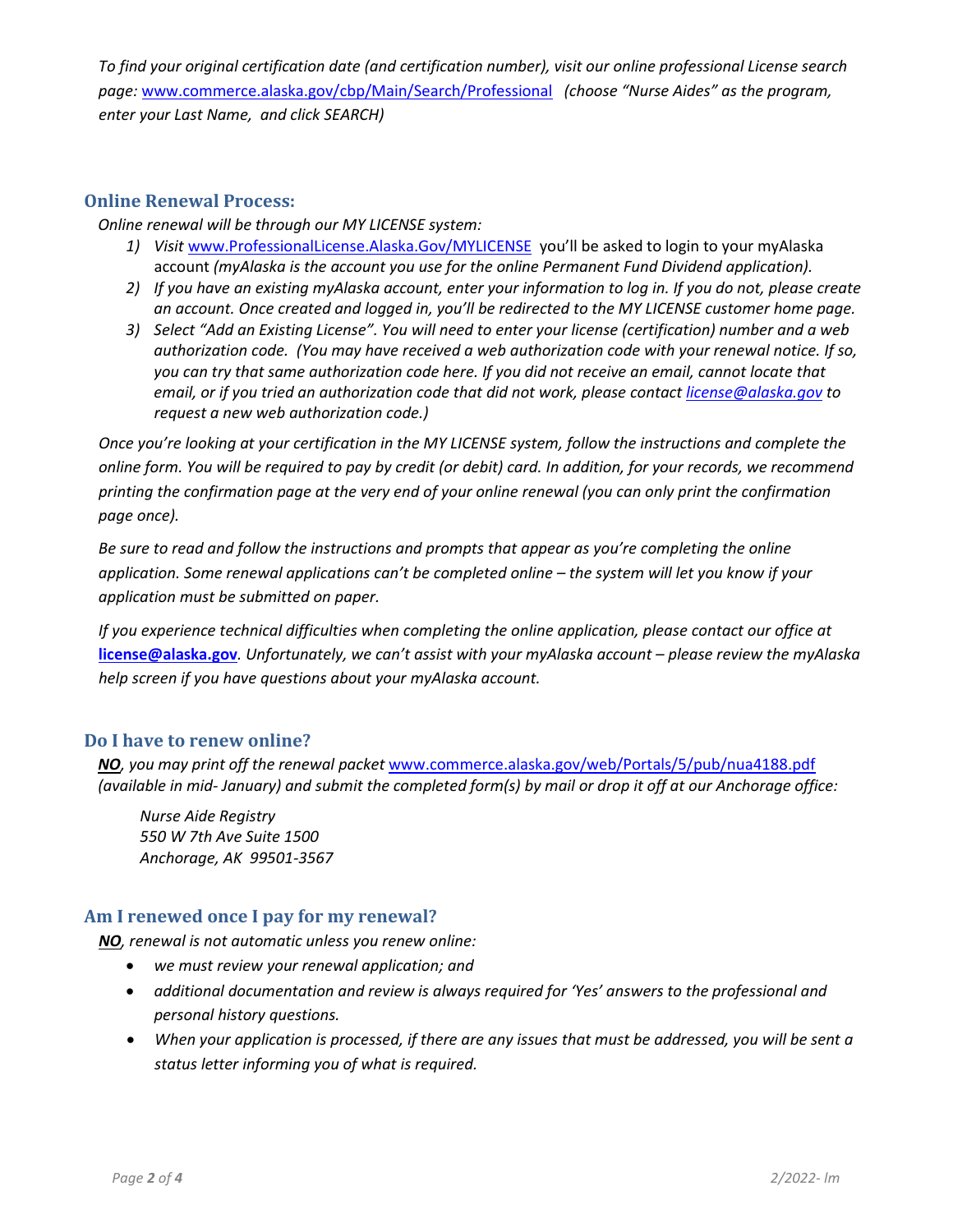*You may check your renewal status in the MY LICENSE system if you renewed online OR at the following website:* [www.commerce.alaska.gov/cbp/Main/Search/Professional](http://www.commerce.alaska.gov/cbp/Main/Search/Professional) *(just enter your certificate #). You are not renewed until there is an expiration date of 3/31/2024 on your certification.*

## **How many Continuing Education Units (CEUs) do I need?**

- *If your certification was originally issued before 4/1/2020, you need to have completed 24 Continuing Education Units (CEUs) between 4/1/2020 and 3/31/2022.*
- *If your certification was originally issued on or after 4/1/2020 and before 4/1/2021, you need to have completed 12 Continuing Education Units (CEUs) between 4/1/2020 and 3/31/2022.*
- *If your certification was originally issued on or after 4/1/2021, you do not need to have completed any Continuing Education Units (CEUs).*

*To find your certification number and original certification date, visit our online professional License search page:*  [www.commerce.alaska.gov/cbp/Main/Search/Professional](http://www.commerce.alaska.gov/cbp/Main/Search/Professional) *(choose the Program "Nurse Aides", enter your Last Name, and click SEARCH)*

## **Do I need to send proof of my CEUs?**

*NO\*, DO NOT include CEU certificates with your renewal. You will simply affirm that you completed the correct number of continuing education units on the renewal form. However, the board audits a percentage of certification renewals. If your certification is randomly selected for audit, you will be sent a letter and required to submit proof that you satisfied the continued competency requirements as stated on your renewal form. (\* Individuals subject to a Mandatory Audit must provide proof with the renewal application.)*

## **Where can I get my CEUs?**

*We don't pre-approve CEU providers. The premise for continuing education is to strengthen areas of weaknesses, promote ongoing education and provide learning beyond what is offered in basic nurse aide training programs. CEUs should be within a CNA's scope and be related to your duties. BLS/CPR renewal is accepted once during the renewal cycle. Some of your employer's in-service training may be used but we require documentation of the date the in-service was taken, the title of the course and most importantly how many contact hours were awarded; your supervisor, or facility educator needs to sign off on in-service training documentation. If it does not contain all the above information, it will not be accepted.*

12 AAC 44.895(4). "Continuing education" means a systematic educational experience that contributes directly to the skills and knowledge needed to satisfactorily perform the duties of a certified nurse aide, and that is obtained in a program that offers academic credit or contact hours beyond the basic nurse aide training program.

# **I did not work as a CNA, can I do Continuing Education instead?**

*NO, if your certification was initially issued before 4/1/2020, you are required to complete both employment and CEUs. If you do not meet the employment or continuing education requirement, you can reinstate your certification after 4/1/2022 by taking the exam again. This exam will be similar to the exam that you took when you were initially certified.*

# **Do I need to send proof of my employment with my renewal?**

*NO\*, DO NOT include an employment verification with your renewal. You will simply affirm that you worked as a CNA for monetary compensation for at least 160 hours renewal form. However, the board audits a*